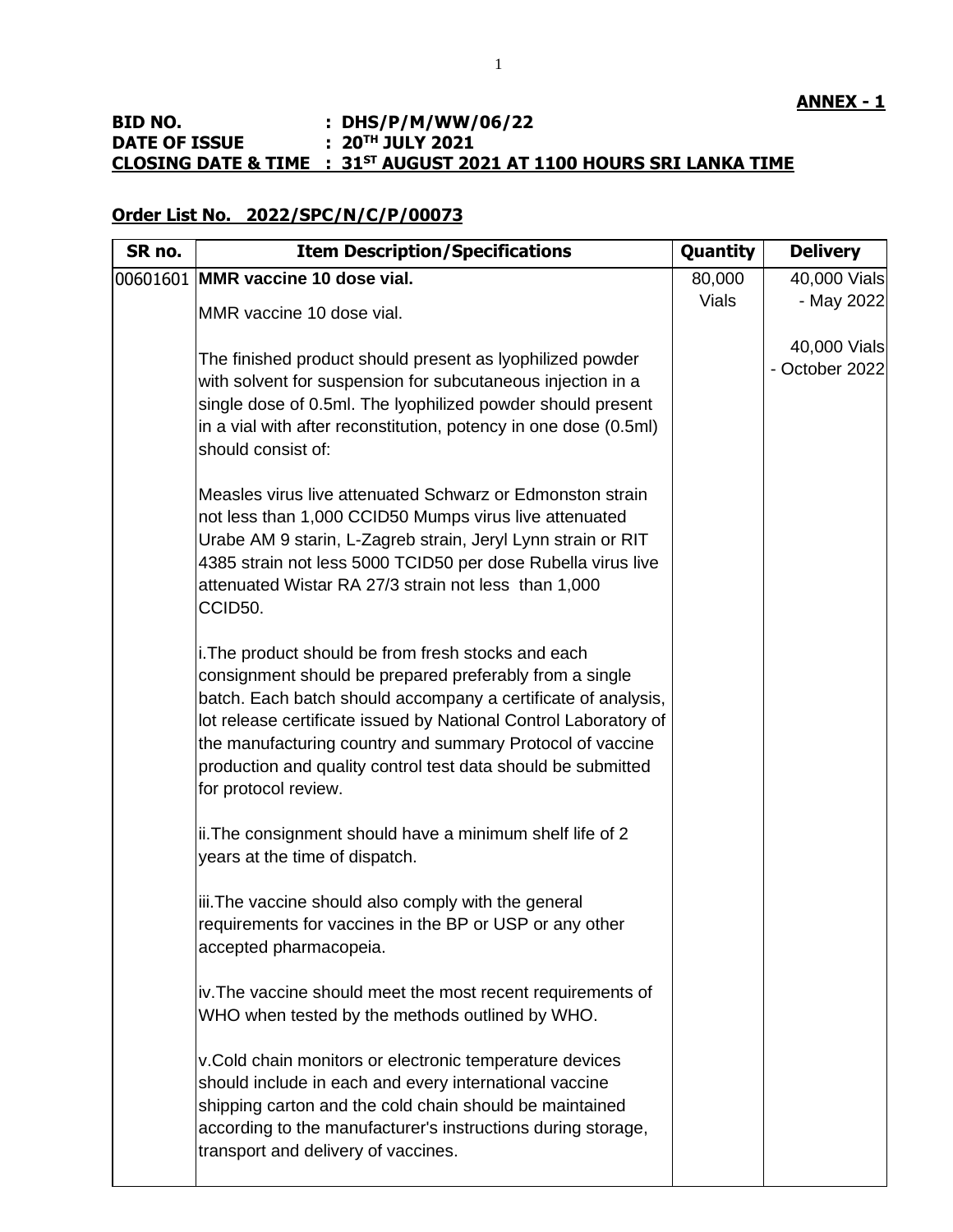| vi. The vaccine should be protected from light and should be<br>stored at a temperature +2'C to +8'C.                                                                                                                                   |  |
|-----------------------------------------------------------------------------------------------------------------------------------------------------------------------------------------------------------------------------------------|--|
| vii. Each vaccine and diluent vial should be labeled as per<br>WHO labeling and packaging specifications. Both date of<br>manufacture and date of expiry should be marked on the<br>labels of both vaccine and diluent vials.           |  |
| viii.Each vial should contain a suitable vaccine vial monitor                                                                                                                                                                           |  |
| ix. Chief Epidemiologist should be informed two weeks prior to<br>lthe arrival of vaccine.                                                                                                                                              |  |
| Note:i) Vaccine should be packed according to the WHO<br>guidelines on international packaging and shipping of<br>vaccines for EPI (WHO/EPI/05.23, Dec. 2005)<br>ii) Preferably in multi dose presentation (based on cost<br>per vial). |  |
| Packing: 50 Vials in a box                                                                                                                                                                                                              |  |

**03 Vials of MMR Vaccine 10 dose as Representative tender samples to be submitted for the evaluation.**

**The amount of Bid Bond: LKR 4,326,176.00 or USD 21,642.00**

**Bid Bond should be submitted with valid up to 28.03.2022 together with the bid**

**Bid should be valid till 26.02.2022.**

**Non refundable Bid Fee Rs. 60,000.00 + Taxes.**

**Bid Evaluation Summary sheets should be submitted with the Bid (Please refer SPC website for more details)**

# **CONDITIONS OF SUPPLY**

- 1. The consignments supplied in respect of an order concerned, shall exactly match with the reference sample submitted and the product information (item descriptions, shelf life/warranty where applicable, manufacturer's name, country of manufacture, country of origin, etc.) provided in the bid document by the supplier, which has been accepted by the procurement committee, and included in the Indent / Purchase Order (PO), issued by State Pharmaceuticals Corporation (SPC).
- 2. All items shall be supplied, sourcing from the manufacturer and country of manufacturer, stated in the Purchase Order (PO)/Indent of SPC and wherever applicable shall have a valid product registration from National Medicines Regulatory Authority (NMRA).
- 3. Maintaining the validity of the product registration during the period of supply(delivery schedule), obtaining import license / manufacture licensing at NMRA, is a pre-requisite for the supply of pharmaceutical items. Hence all suppliers shall produce relevant valid registration certificates/licenses, when requested by Medical Supplies Division (MSD)/SPC.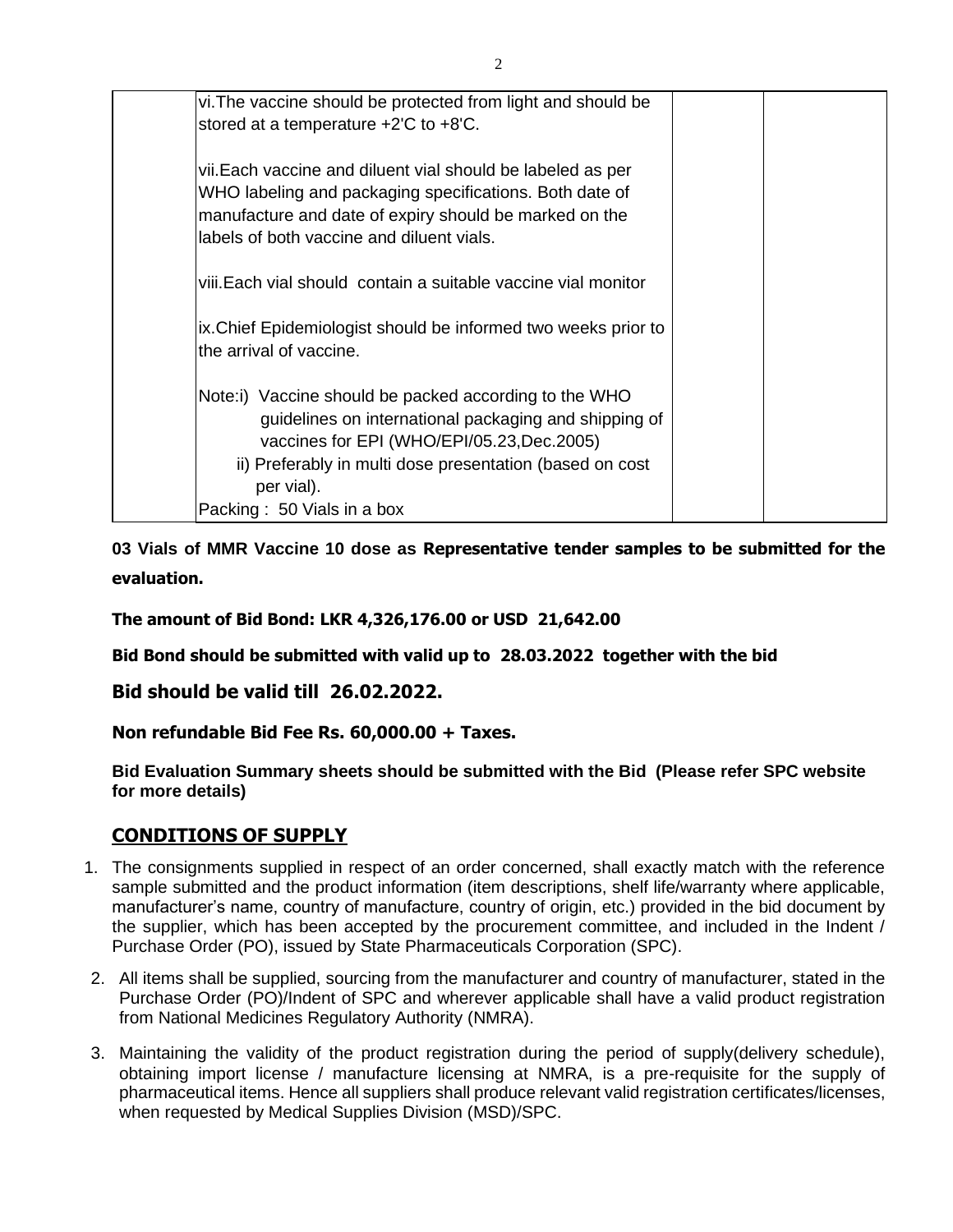When the validity of the product/manufacturing licenses and registrations of NMRA (eg; manufacturing license, product registration and GMP certificates), of local manufacturers / local suppliers, lapses during the year or during the period of supply (delivery schedule), it shall be extended / renewed by

- supplier when deliveries are made. 4. The number of batches per consignment shall be minimal. Batch quantity shall be an equal multiple of the quantity of the consignment and the proportionate size of the batch quantity shall be not less than
- 15% of the quantity in the consignment. 5. The specifications of the product offered in the bid, by the supplier shall match with the tender specifications for the item and any form of alternate offers will not be entertained unless otherwise

#### **Shelf life & Warrantees**

mentioned in this document

6. Freshly manufactured stocks of the product shall be supplied; thereby the residual Shelf Life (shelf life remaining at the time of delivery of goods in Sri Lanka/MSD stores in case of local supplies) of the product, shall be 85% of the shelf life requested (specified in order/Indent/PO). In respect of the items with requested shelf life equal or more than 24 months, any deficit between the residual shelf life and requested shelf life, shall not be more than 04 months.

In the violation of the above tender condition, SPC/MSD reserves the right to accept a reduced quantity, that is usable (as per the consumption rate) up to three months before the expiry of same and will subject to application of a surcharge.

#### **Standards & Quality**

- 7. Standards; In addition to Pharmacopoeial Standards that are indicated in the item specifications, other Pharmacopoeial Standards that are registered at National Medicines Regulatory Authority in Sri Lanka are also acceptable when no bidders have quoted for the standard specified in the item specification.
- 8. Any product deficient of or incompatible with, its sub components/ accessories, not at the specified quality standards or all its components not unitized appropriately in packaging (as a set), shall be rejected.
- 9. Withdrawal from use of items due to quality failure found as manufacturer/s fault:
	- (a). In case of batch withdrawal, value of entire batch quantity supplied shall be recovered from the supplier.
	- (b).In case of product withdrawal, value of entire product quantity supplied shall be recovered from the supplier.
	- (c). In the event of either a) or b) above, supplier shall be surcharged the total cost involved for MSD, of the quality failed supplies with 25% administrative surcharge of the same.
	- 10. The storage conditions and the packing requirements of the product shall conform to the information given by the manufacturer and accepted by NMRA for the product registration.

The bidder must provide with the bid, a declaration to certify the NMRA accepted product details such as; storage conditions, pack details/contents/sizes and standard batch quantity/size of the product.

the supplier. A certified copy of afore mentioned valid certificates shall be submitted to MSD by the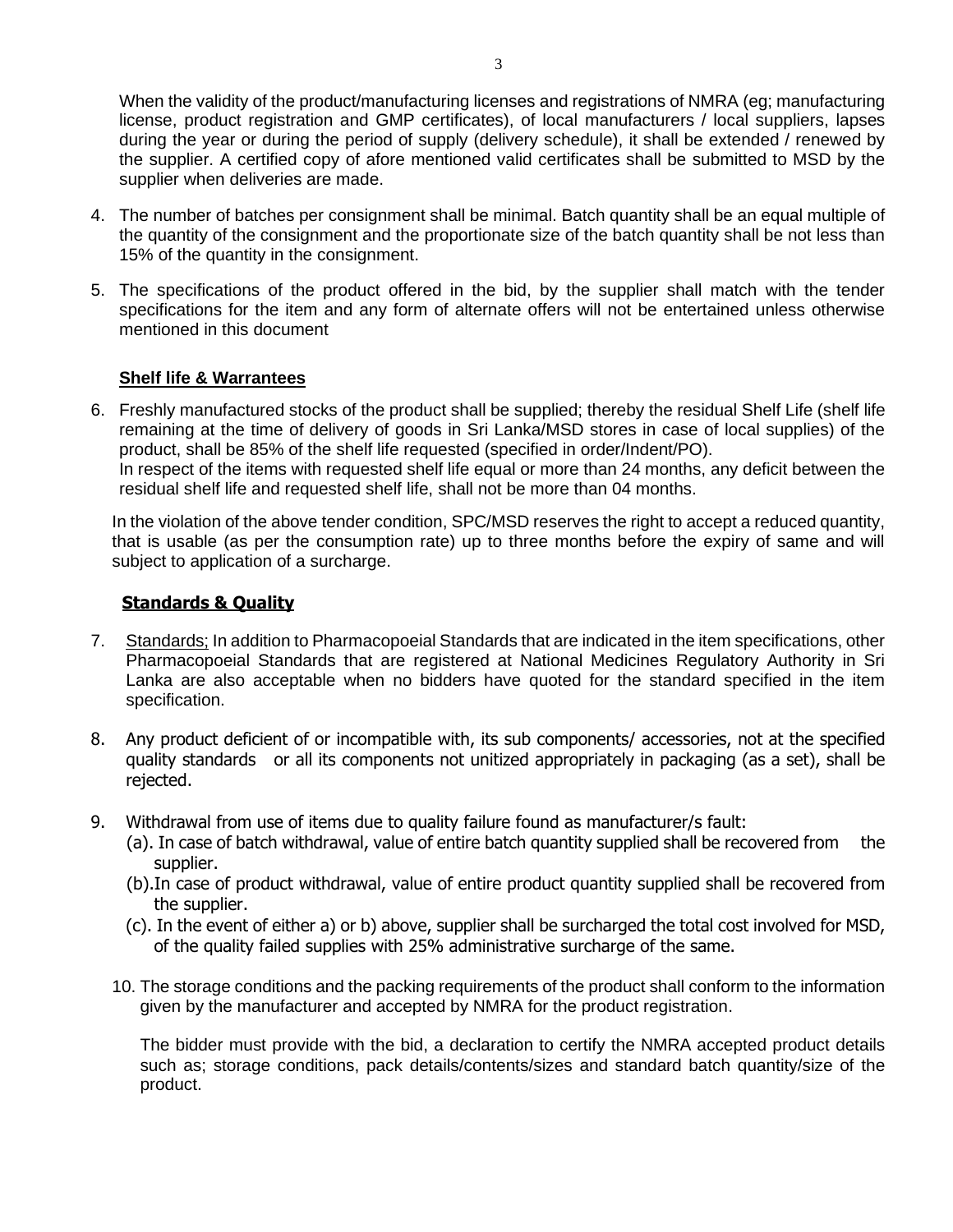- 11. Immediately after delivery at MSD, the consignments shall be subjected to testing appropriately drawn, one random batch sample (Post-delivery sample) of the consignment at a government/semigovernment/accredited laboratory. If the sample/s is found to be substandard, random batch samples will be tested from all the batches/ lots in the consignment, and entire expenses on such tests, like value of samples, transport, sampling & testing charges, etc, will be recovered from the supplier.
- 12. Consignments supplied to MSD violating the storage conditions indicated on product labels and/or product information leaflet (as accepted for product registration at NMRA), shall be considered as quality affected consignments and quality assurance of such consignments shall be carried out by post-delivery testing at government / semi government laboratory in Sri Lanka or at an accredited laboratory (foreign/local). All the expenses on such an event, including storage cost shall be borne by the supplier. If found to be quality affected the consignment will be treated as quality failed (as clause No.09).

## **Pack size, Labeling & Packaging**

- 13. Offers for pack sizes at a lower level (smaller quantity per pack) than the pack size specified in the item description/specification and MSD order List, are also acceptable, but higher level (larger quantity per pack) pack sizes will not be entertained unless otherwise offered with the original bid and accepted by the procurement committee, with the concurrence of MSD.
- 14. Each innermost vial shall bear the item Description, SR No, Batch No/Lot no., Reference/Catalogue no. (not for pharmaceuticals), Date of Manufacture, Date of Expiry and 'STATE LOGO' of Government of Sri Lanka.

It is essential to include and exactly match the dates of Expiry & date of Manufacture (in any form as "Year & Month" or "No Exp."), in the innermost pack and supplier's invoice.

15. Description of the Item, SR No, Date of Manufacture, Date of Expiry, Batch No, Name and address of manufacturer and "STATE LOGO" of Sri Lanka Government shall be clearly marked on the outer covering of the individual/innermost pack containing the minimum unit of measure.

The format of Date of Manufacture / Date of Expiry should be declared in the offer and it shall consist at least the YEAR & MONTH.

- 16. All outer most cartons (shipping packages) shall bear the MSD Purchase Order No, SPC Indent No., SR No, Batch No, and Date of Expiry in size 1.5cm letters / figures in prominently visible manner. This may be printed, stenciled or label properly affixed.
- 17. Batch Number of the product shall be separately Barcoded (in Code 128 or 2D formats) and Barcode shall be printed on the labels at all levels of packing as described below, conforming to the industry standards in Barcode printing and pasting. Format shall be according to Code 128 or 2D standards. Maximum barcode size shall be 5.0cm (length) x 2.5cm (width).
- 18. In case of receiving goods under inappropriate packaging conditions (not in good order), was to be sorted out by MSD to select the items in good order by 100% checking/handling of the consignment, all expenses incurred to MSD in such an event (including demurrage charges, cold stores charges, labor charges etc. or any other charges incurred until goods are ready for acceptance), have to be paid to MSD by the local supplier, before attending to checking the consignment 100%, by MSD. In respect of SPC imported supplies, if the local agent does not follow suit as above, such extra expenses incurred to MSD shall be recovered from the supplier by SPC and refund to MSD.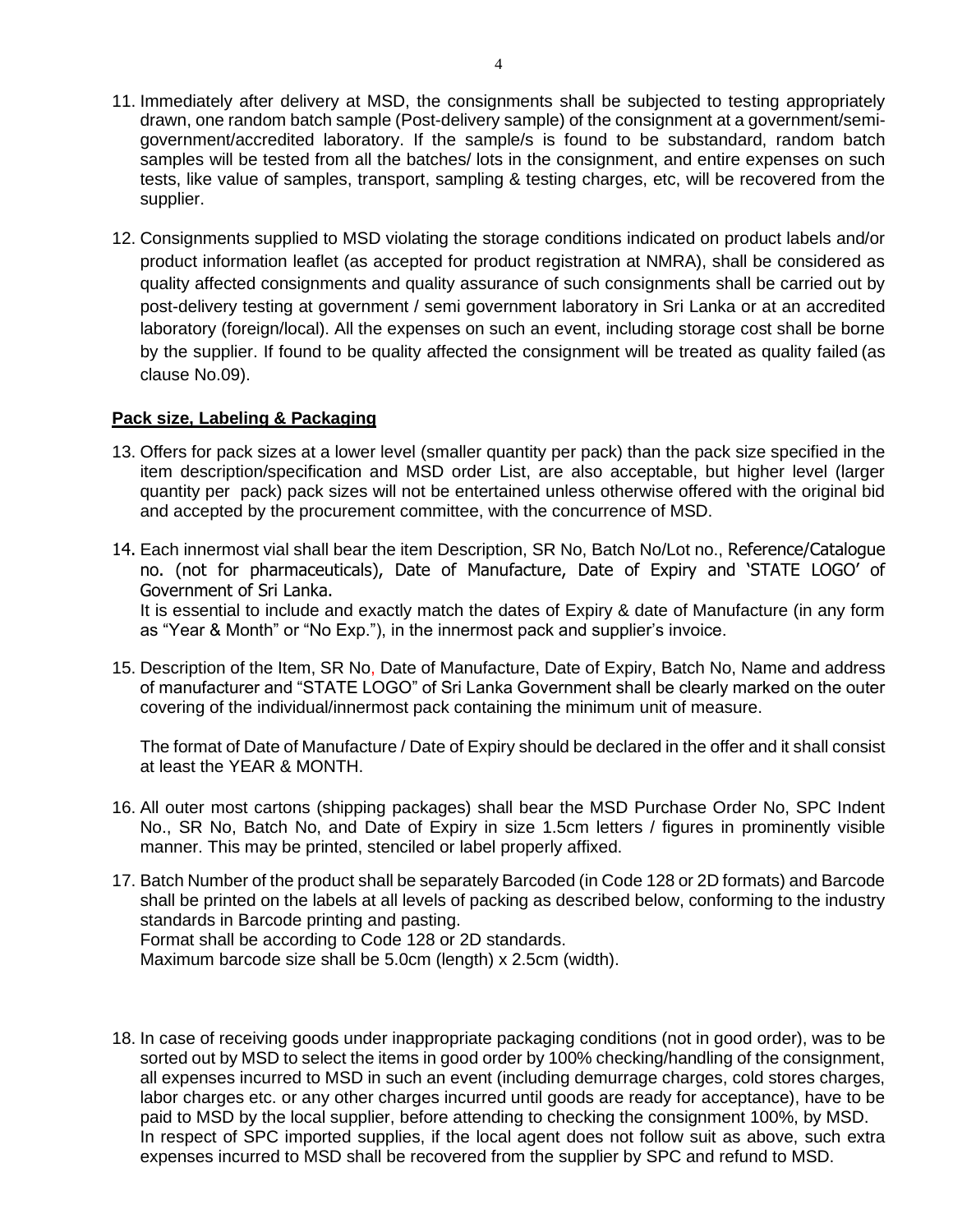## **Storage Conditions & Temperature**

- 19. If the storage temperature & conditions are not specified in the item specification, NMRA accepted product storage conditions, shall conform to Sri Lankan ambient storage conditions in the ranges of 30 °C  $+$ /- 2 °C temperature and 75%  $+$ /-5% relative humidity. The product storage conditions shall be clearly indicated at all levels of labels/packages/boxes.
- 20. Maintenance of Cold Chain;
	- a. In case of cold storage items, cold chain monitors (temperature recording devices) shall be included for each carton and the cold chain shall be maintained according to the manufacturer's instructions during storage, transport and delivery.
	- b. Supplier shall use suitable prominently visible identification marks of international standard, with appropriate colours and sizes for easy identification of cold cargo. Supplier shall use standardized USB Devices for temperature data logging inside the packages and shall provide free of charge, data logger readers &/ software (reading apps compatible with Windows-07/latest) to wharf department of SPC in advance, to enable examining the maintenance of cold chain in transit, and before taking over the consignment by MSD.
	- c. If the cold chain break is observed at the time of taking over the consignments by MSD, such consignments shall be rejected, indicating the reason on the relevant WDN or copy of the delivery documents. In such an event, the SPC shall arrange necessary cold storage for the consignment until 'observed cold chain break' is investigated leading to acceptance / total rejection of consignment and the expenses born by MSD / SPC in arranging the cold storage shall be recovered from the supplier.
	- d. The vehicles transporting cold cargo to MSD shall be equipped with temperature monitoring devices and the vehicle shall have NMRA approval for transport of pharmaceuticals.
	- e. The suppliers shall dispatch consignments of the items, which require cold chain maintenance, to arrive in Sri Lanka during Monday to Thursday to avoid additional demurrage & storage charges during weekends, during which MSD stores is closed. In case of non-compliance of this condition, any additional expenses incurred to MSD and SPC, to Custom clear/store/receive such consignments shall be recovered from the supplier.
- 21. In respect of the products requiring controlled temperature storage (Eq.  $<$  25 °C, 2-25 °C, 15-20 °C /30 °C, 2-8 °C etc.), supplier shall provide MSD with latest product stability study reports with the invoice of the consignment.(report shall include studies; at  $30^{\circ}C$  +/-  $2^{\circ}C$  & 75% +/- 5% RH for AC stored items and at 25 °C +/- 2 °C & 60% +/- 5% RH for Cold stored items. It shall be a true copy of the latest report submitted to NMRA or a report issued within last 05 years). (refer clause No.10)

## **Delivery Requirements**

22. All items shall be supplied as per the latest/final delivery schedule, communicated to the supplier, as an amended Indent/PO delivery schedule (if not amended, original schedule in the Indent/PO will apply) mutually agreed between MSD& SPC, at the time of establishing the payment terms (L/C, DP, TT, etc). Any deviation from this agreed delivery schedule shall be treated as a defaulted delivery.

Contravening the above directions, if the delivery schedule is violated by the supplier for no fault of MSD/SPC/MOH and in the event MSD decides to accept any such consignment in full or part thereof, that is delivered after the due delivery date, Condition No. 24 on delayed deliveries, shall be applied.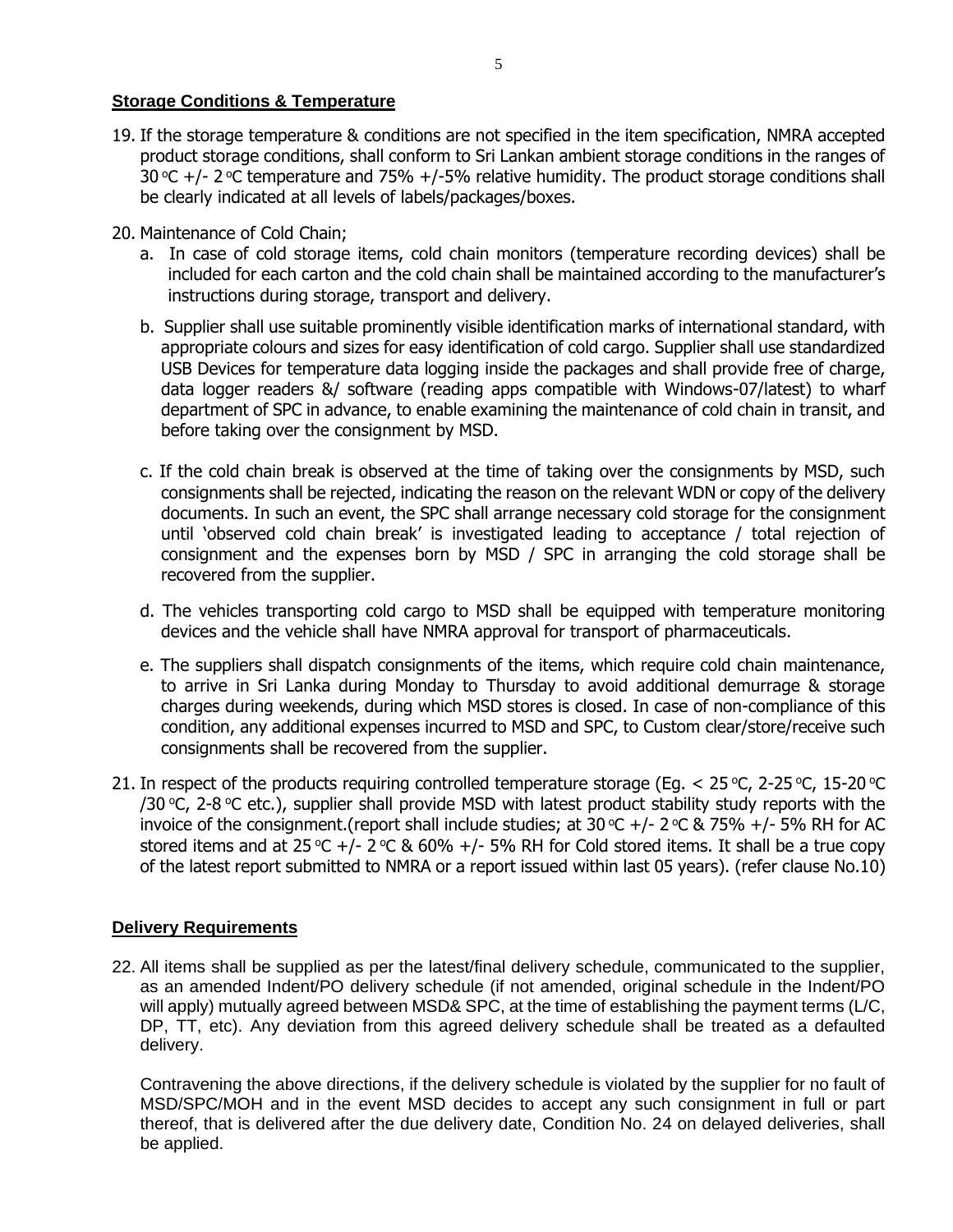- 23. All consignments shall be delivered at Medical Supplies Division or an alternate receiving point as directed. However sending consignments **to reach Sri Lanka from 15th December to 10th January** shall be avoided, unless otherwise prior approval has been granted by MSD for such deliveries.
- 24. Defaulted consignments with respect to delivery schedule shall only be considered for acceptance, subject to a penalty imposed for the delay due to suppliers fault, allowing a grace period up to two weeks. Consignments delivered after that grace period shall be considered for acceptance subject to a surcharge to the supplier as described below ;
	- (a). A surcharge of 0.5% per day of the consignment value, calculated commencing from the 15th day up to 60th day delay from the due delivery date, as per the indent/PO or its' latest amended delivery schedules.
	- (b). When the delay exceeds 60days purchase order will be considered as automatically cancelled, on defaulted performance. In such a situation, MSD reserve the right to recover liquidated damages or to revoke the cancellation (eg. if payments have been released prior to such a cancellation), and accept the consignment subject to a 25% surcharge.
- 25. (i). If any local purchases were to be made by MSD/SPC to ensure continuity of supply (due to noncompliance of Indent/PO/its' amended; delivery schedule); in the ensuing period inclusive of the grace period for delivery from due delivery date, extra expenditure incurred on such local purchases, over the landed cost of relevant SPC main order, shall be recovered from the supplier.

(ii). If a delivery defaulted (violating delivery schedule in the indent/PO) SPC supplier/his local agent, who participate in an urgent local purchase tender of SPC or MSD for the same item, quoting the same product or any similar product, is bound to supply the local purchase order at the landed cost of the defaulted SPC main order. In violations of the same, the cost difference will be set off from the payments to the supplier of the corresponding SPC main order.

26. In respect of local manufacturers/ local suppliers, all deliveries shall be made only on week days excluding public holidays, also allowing adequate time to enable the completion of the receiving process at MSD stores before 3.30 p.m. In the event of failure to meet this deadline due to supplier's fault (eg. In delivery; time, product, document, etc.) goods shall be accepted on the following working day, such date shall be counted for working out penalties as per No. 24 (regarding defaulted consignment) of the conditions of supply.

As an alternative, supplier can request MSD to take over the consignment on the same day, subject to settling all adl. expenses (i.e. staff OT, forklift charge, etc.) of MSD, by the supplier.

- 27. The extension of L/C's overstepping delivery schedules in the Indent/PO/its' amendments, shall not in any way affect the recovery of late delivery charges, as per Condition No. 24 (regarding defaulted consignments) and any other direct or indirect additional costs/liquidated damages, relating/consequent to extension of L/C.
- 28. When adequate storage space is not available at MSD, to accept a delivery defaulted consignment (deviating from the delivery schedule in the Indent/PO/its' amendments) under the condition No. 24, any additional expenses caused to MSD or SPC in arranging temporary external storage and other expenses (eg. demurrage, detention, container storage, re-handling cum transport, etc.) shall be borne by the supplier.

#### **Documents & Information**

29. MSD Order No, Item Description, SR No, Batch No., Date of Manufacture, Date of Expiry and product Storage Condition, shall be indicated in all Supply Invoices and detailed Packing Lists.